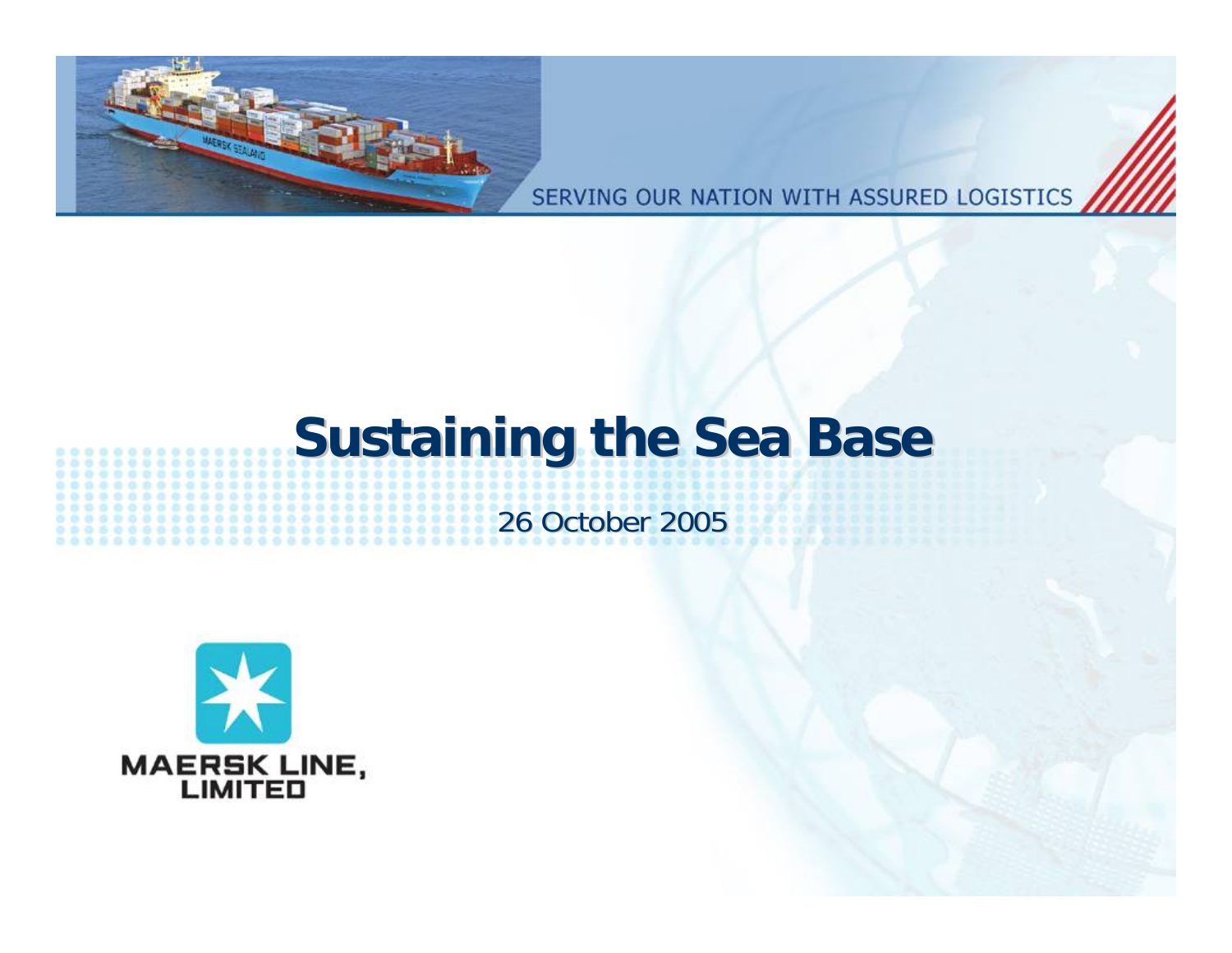# **Current Commercial Resupply Network**

- Optimized network of rail, truck, and ships
- Designed to move large volumes over a fixed route
- Relatively inflexible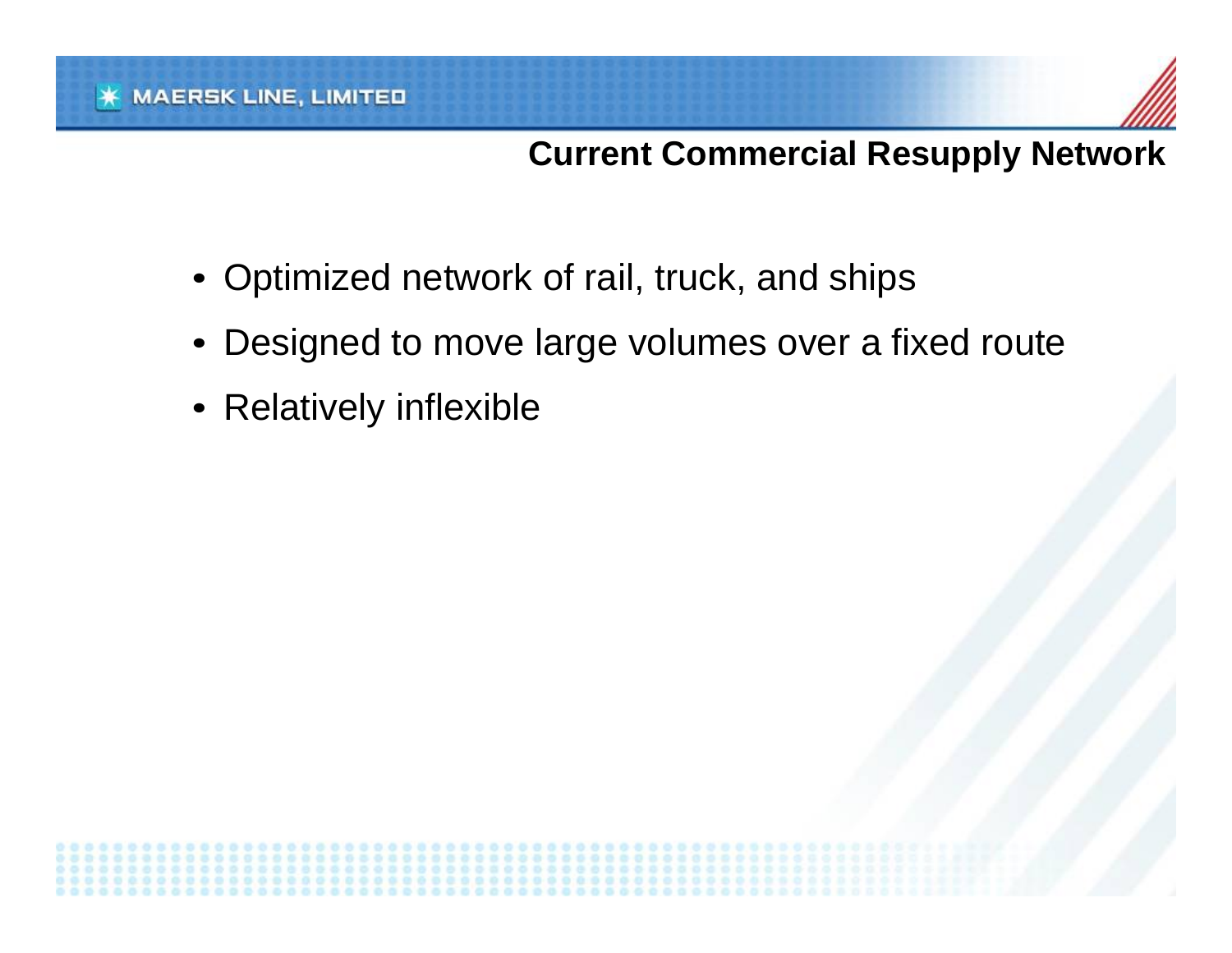#### **MAERSK LINE, LIMITED**



#### **Logistical Challenges to Support the Sea Base**

- • Adapting the present liner vessel network to provide focused delivery of specific material for a specific purpose
	- –– Selective Retrieval & Discharge
		- In place on sea base, will likely not be available on commercial liner vessels
	- – Cooperation between commercial and military planners is required

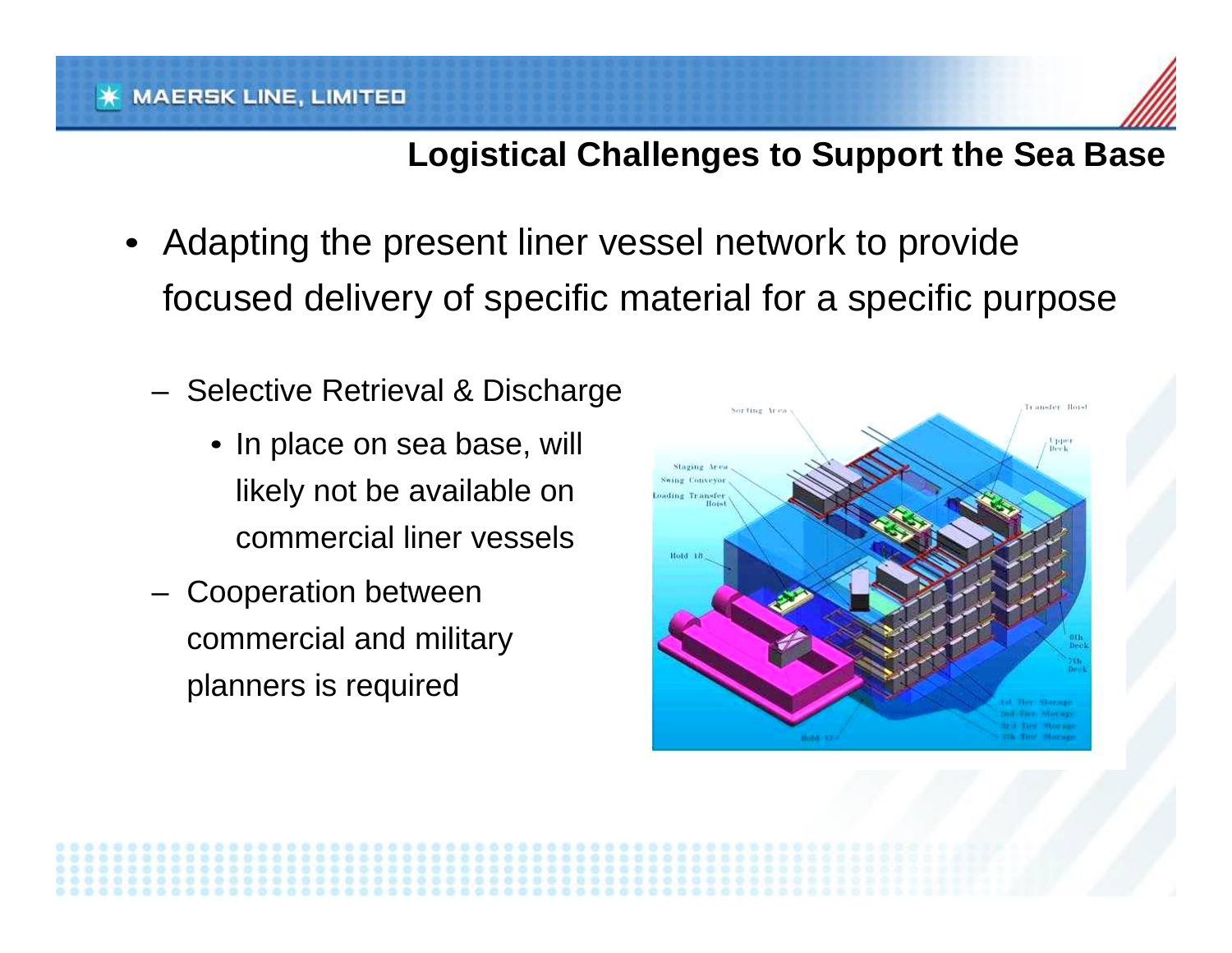#### **Physical Challenges to Support the Sea Base**

- Mooring a Ship into a Sea Base
	- –Skin to Skin
	- Fendering and Mooring
	- –Relative Motion between Vessels



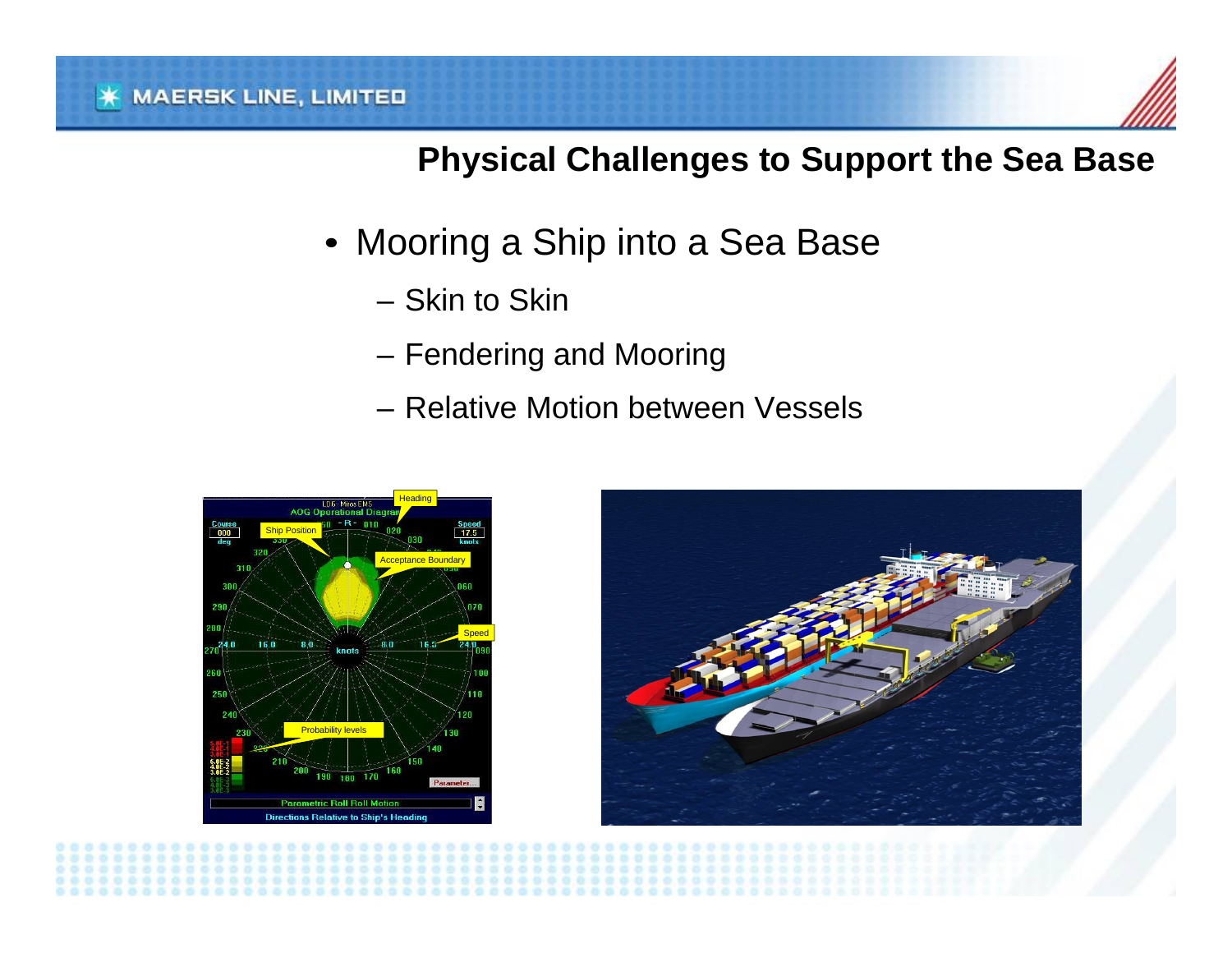#### **Physical Challenges to Support the Sea Base**





### Moored to an HSV

### Moored to a Liner Vessel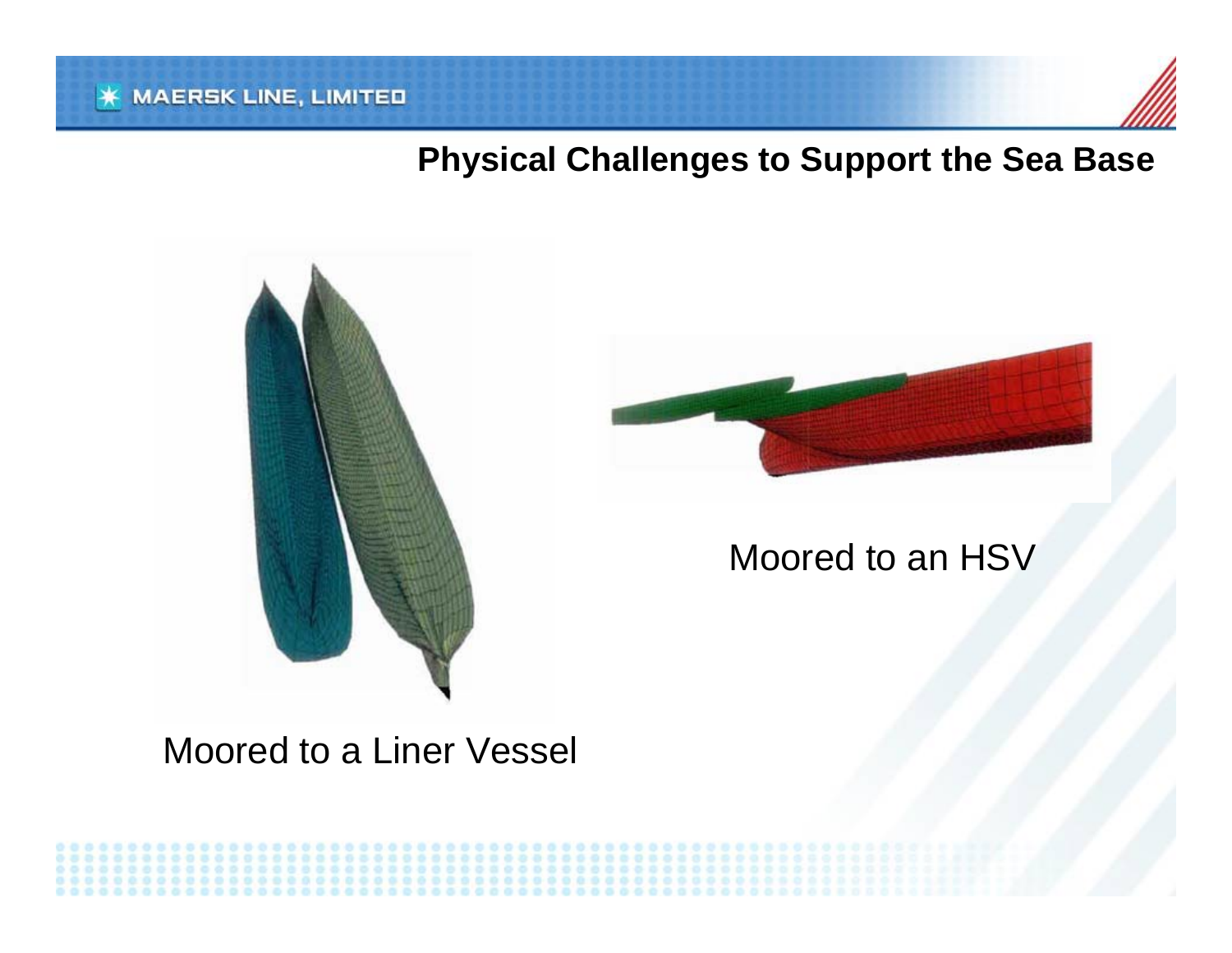#### **Physical Challenges to Support the Sea Base**

- • Discharging cargo to the sea base
	- Cargo handling equipment
		- Motion compensation
			- 6 degrees of freedom
		- Environmental sensing and predictive control





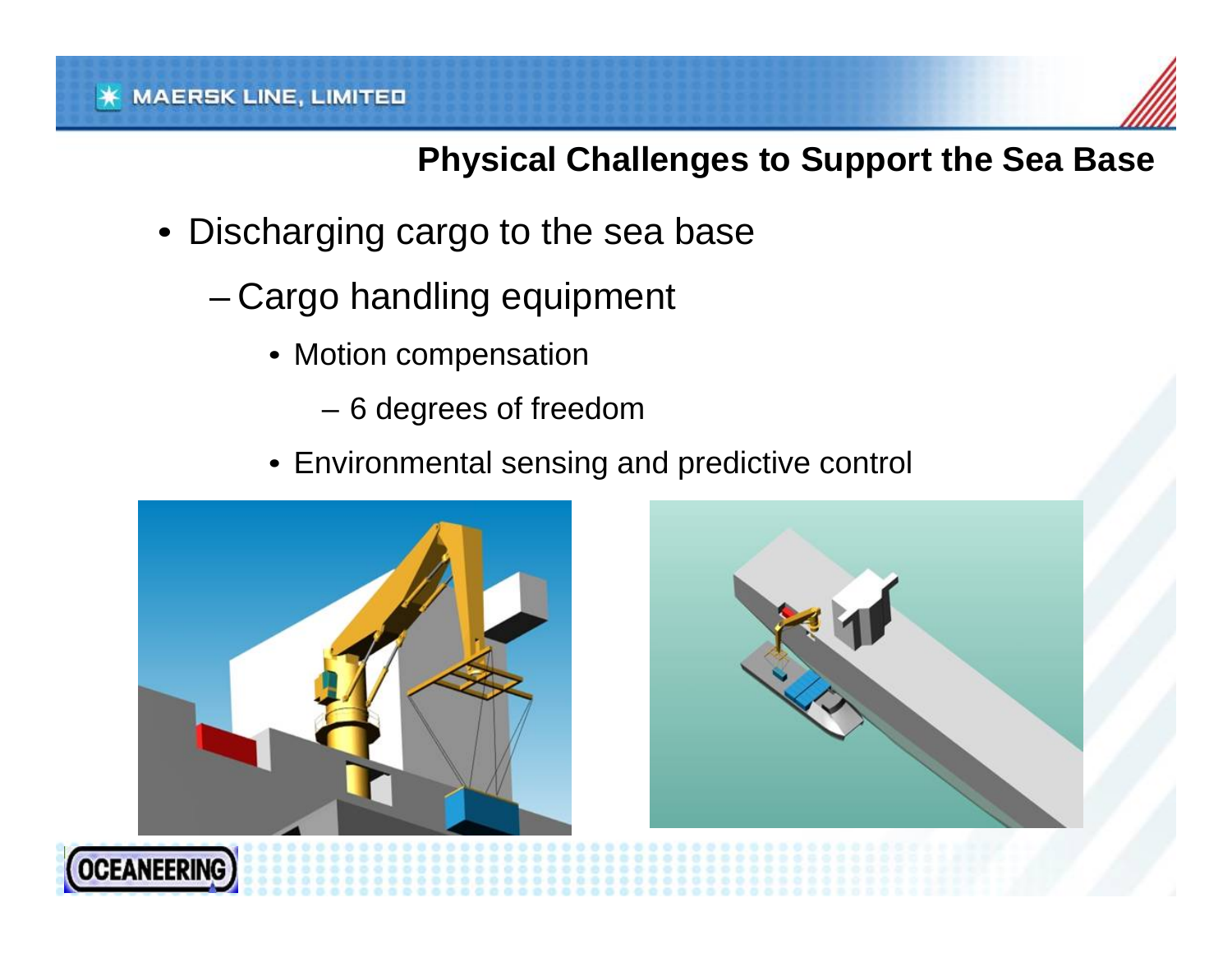#### **MAERSK LINE, LIMITED**



#### **Meeting the Logistical Challenges**

- • Full visibility throughout the delivery process
	- Total Asset Visibility
	- R FID
	- Just in Time Delivery
	- ¾ Requirement als o exists with commercial customers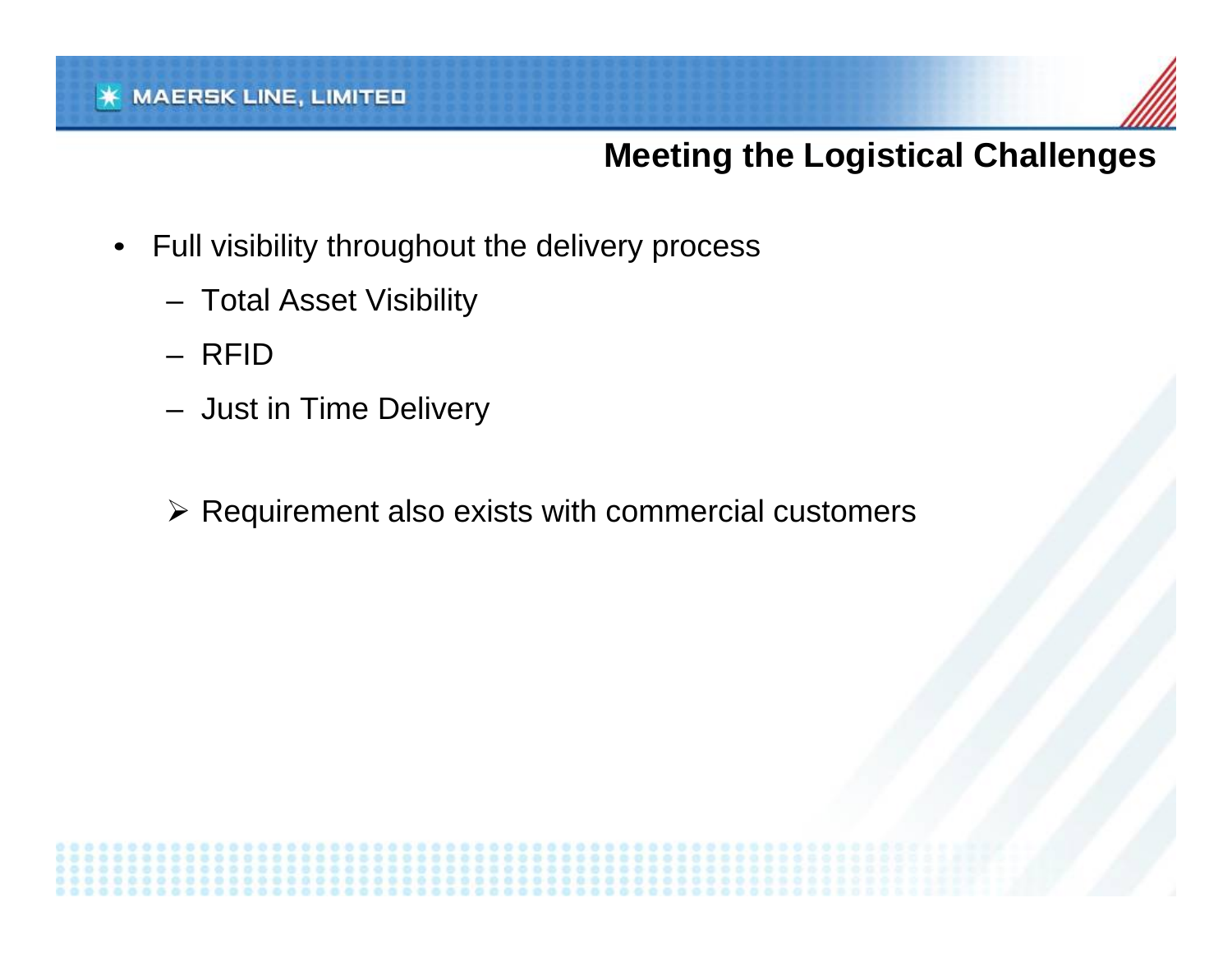#### **Total Asset Visibility**

... it is perfectly useless to get a thousand tons of gasoline when you need five hundred tons of gasoline, two hundred tons of ammunition, and three hundred tons of bridging material."

> Major General George S. Patton, War as I Knew It, 1947, Houghton Mifflin Company, pp. 144-145.